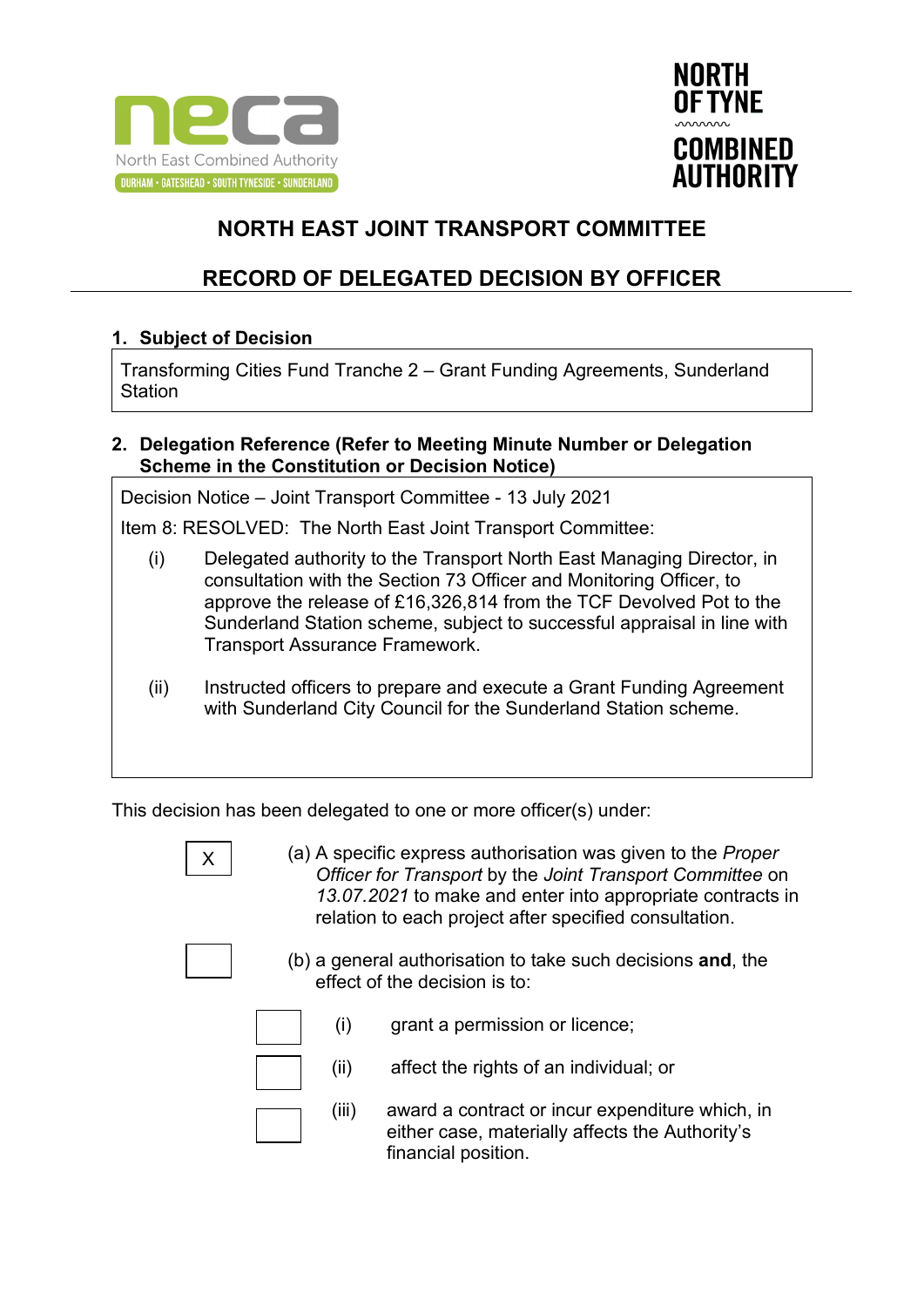



## **RECORD OF DELEGATED DECISION BY OFFICER**

#### **3. Name and Title of Decision Maker**

Tobyn Hughes

Proper Officer for Transport for the North East Joint Transport Committee

Managing Director, Transport North East

Tobyn.hughes@nexus.org.uk

#### **4. Details of any Conflict of Interest and any Dispensation granted in respect of such Interest**

None.

#### **5. Executive Summary**

This delegated decision will approve and allocate funding from the Transforming Cities Fund Devolved Pot to the Sunderland Station scheme, following successful appraisal in accordance with the Transport Assurance Framework.

It is necessary to expedite approval of the scheme, given the need to start on site in August 2021, in order to meet the construction programme within Transforming Cities Fund timelines. Delegated authority was sought from the Joint Transport Committee for the Transport North East Managing Director, in consultation with the Section 73 Officer and Monitoring Officer, subject to successful appraisal of the scheme business case and due diligence in line with the Transport Assurance Framework, to approve the Sunderland Station scheme and enter into a Grant Funding Agreement with Sunderland City Council.

This delegation will be exercised in two parts due to the time critical nature of the station concourse elements, appraisal on this element of the Sunderland Station scheme has been expedited and was successfully concluded on 30/07/2021. As such £11,700,094 of the £16,326,814 Transforming Cities Fund allocation for Sunderland Station will be approved by this delegated decision. A grant funding agreement for the station concourse works will be entered into. A second delegation will be made for the outstanding balance (£4,626,720) following the remaining elements of the Sunderland Station scheme progressing successfully through appraisal.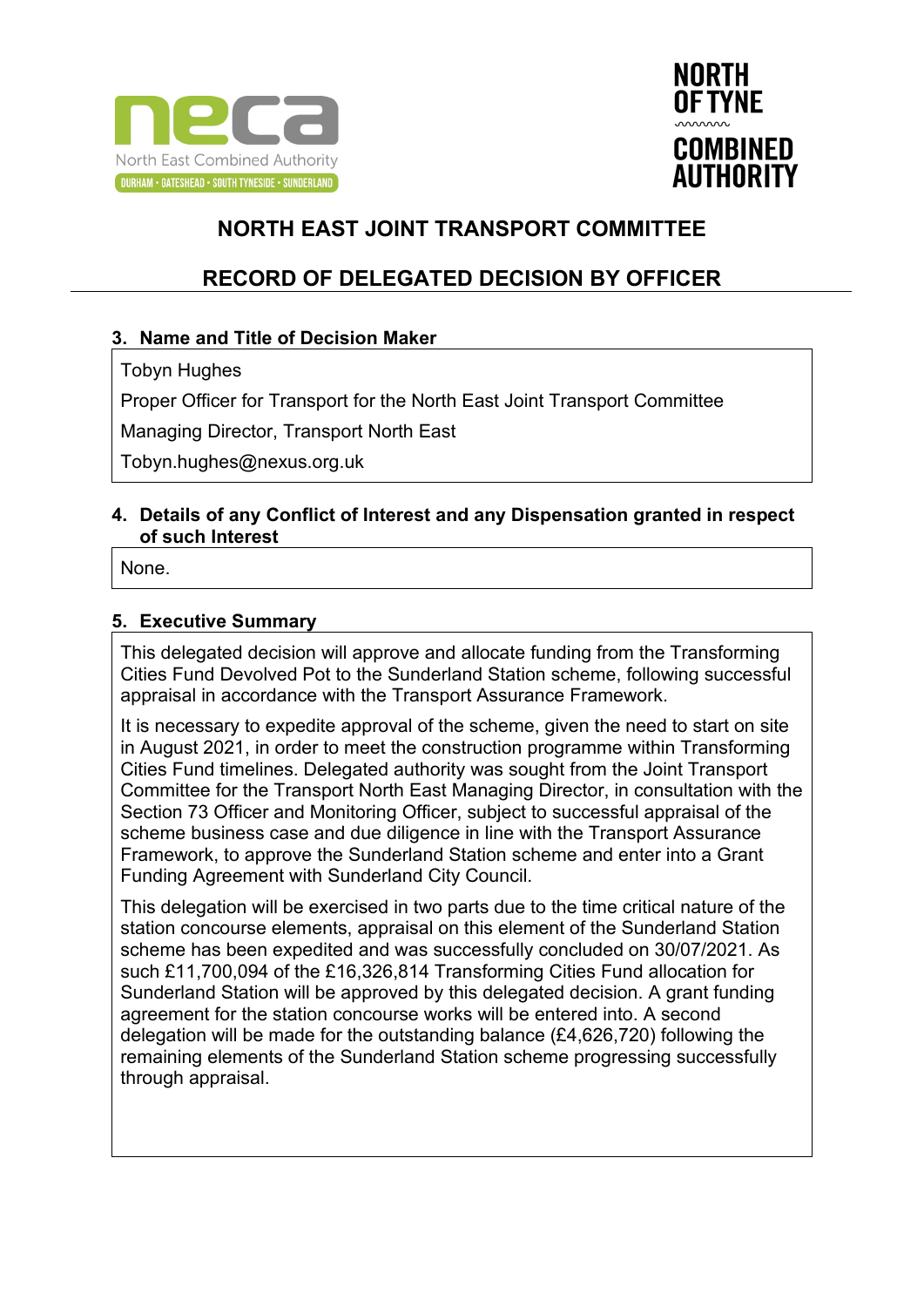



## **RECORD OF DELEGATED DECISION BY OFFICER**

#### **6. Decision(s)**

**6(a)** Provide and enter into a Grant Funding Agreement with Sunderland City Council for £11,700,094 from the TCF Devolved Pot allocation for the Sunderland Station scheme.

**6(b) If Exempt or Confidential, please provide a reason:** N/A

#### **7. Alternative options considered**

As part of the business case development for Sunderland Station a range of delivery options were assessed against value for money, risk and deliverability considerations. A preferred option was selected and progressed on the understanding that the approach offered the best mix of benefits offset against a comparably lower level delivery risk. The business case demonstrates why the chosen solution provides the best option in terms of meeting passenger needs whilst also providing value for public money.

Two options were presented to the North East Joint Transport Committee.

Option 1 – The North East Joint Transport Committee confer delegated authority to the Transport North East Managing Director, in consultation with the S73 Officer and the Monitoring Officer, to prepare and execute a Grant Funding Agreement with Sunderland City Council subject to a successful appraisal in line with the agreed regional Transport Assurance Framework, enabling the Sunderland Station scheme to deliver within TCF programme timescales.

Option 2 - The North East Joint Transport Committee do not accept the recommendations, in which case the Sunderland Station will not be able to deliver in line with the TCF programme timescales and the passenger benefits outlined within the business case of the scheme would not be realised.

The Joint Transport Committee approved Option 1.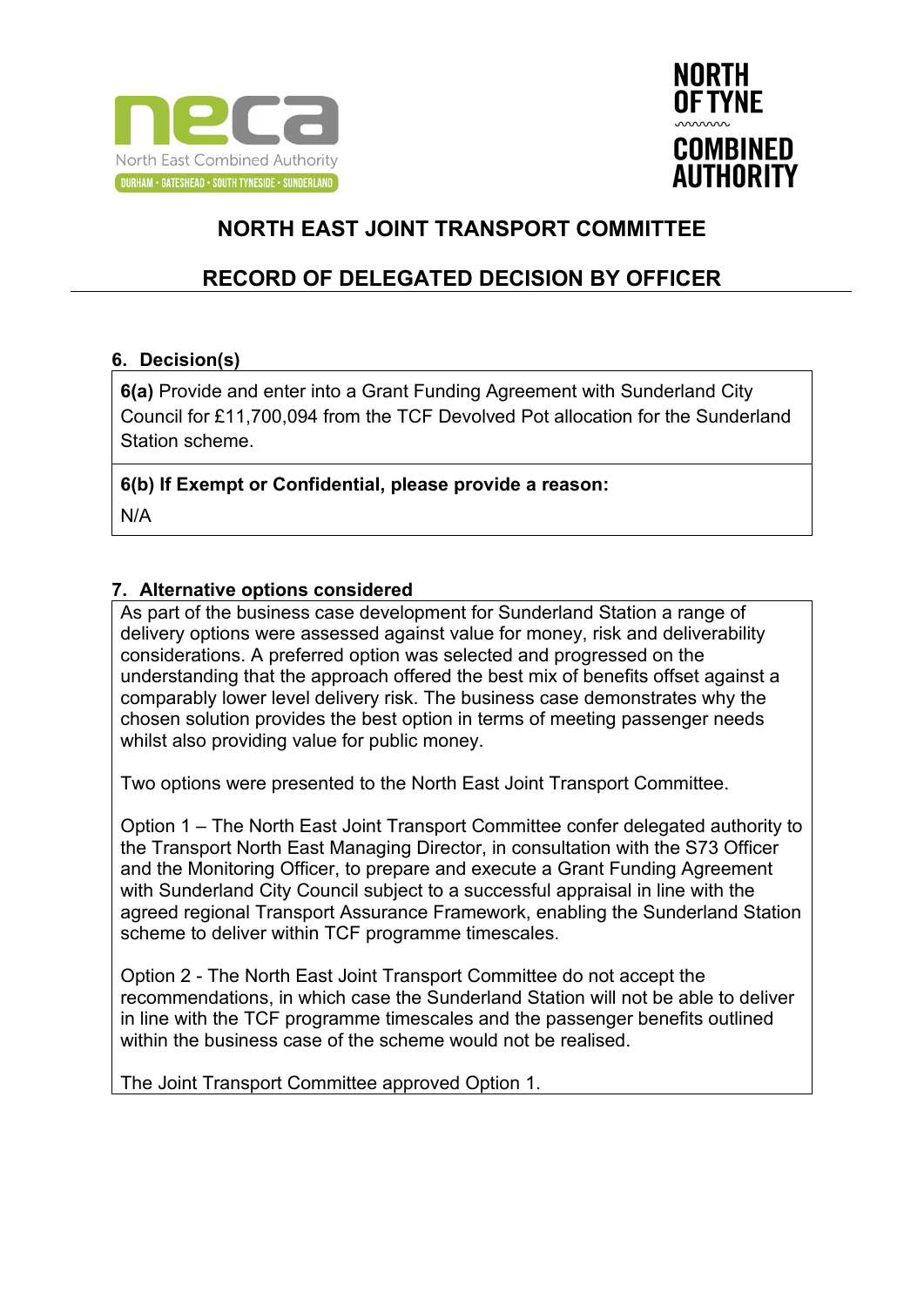



## **RECORD OF DELEGATED DECISION BY OFFICER**

### **8. Reasons for the Decision(s)**

The programme for the delivery of the scheme is on a critical path, Sunderland City Council are scheduled to enter into a contract for station works imminently, with the first phase of works on the station elements of the scheme due to start in August 2021, whilst works on the MSCP will commence in April 2022. It is envisaged that all station works will be complete by January 2023, and remaining elements in relation to the MSCP will complete in March 2023.

Given the aforementioned time constraints associated with the programme of delivery for the scheme and the lack of an available Committee date in August, delegated authority was sought to approve the scheme business case subject to a positive appraisal outcome. It is vital that the decision-making process required to enable Sunderland City Council and NECA to enter into a Grant Funding Agreement (GFA) can be expedited so as not to forestall critical stages of delivery*.*

This delegation will be exercised in two parts due to the time critical nature of the station concourse elements, appraisal on this element of the Sunderland Station scheme has been expedited and was successfully concluded on 30/07/2021. As such £11,700,094 of the £16,326,814 Transforming Cities Fund allocation for Sunderland Station will be approved by this delegated decision which will enable the Sunderland Station scheme to deliver within TCF programme timescales.

### **9. Contact Officer**

Jonathan Bailes

Transport Programme Lead

[Jonathan.Bailes@transportnortheast.gov.uk](mailto:Jonathan.Bailes@transportnortheast.gov.uk)

### **10.Date of Publication**

30 July 2021

### **11.Date of Call-In Deadline**

21 July 2021